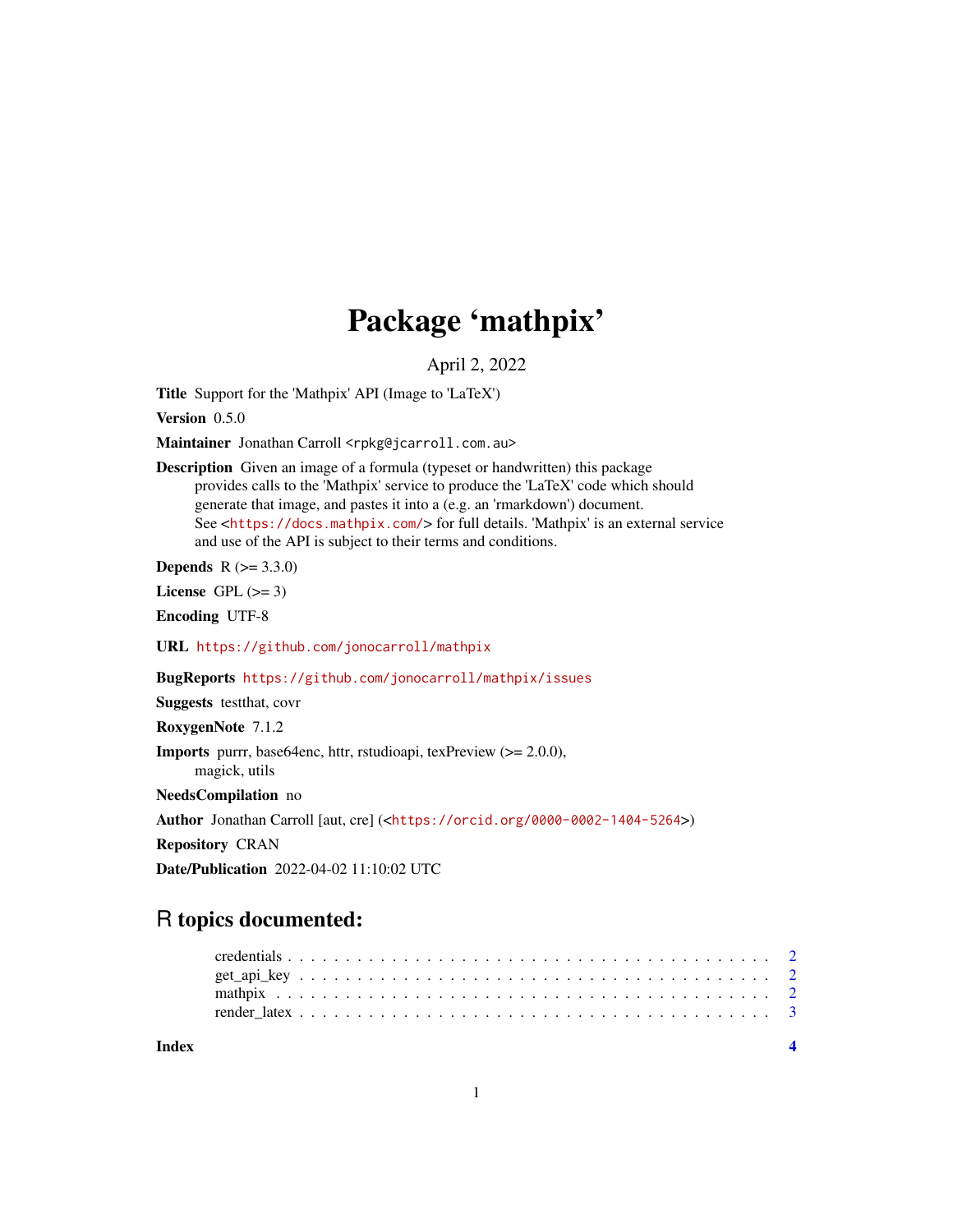<span id="page-1-0"></span>

#### Description

Checks environmental variables for MATHPIX\_APP\_ID and MATHPIX\_APP\_KEY values.

#### Usage

credentials()

#### Value

a list of detected credentials (or this package's credentials)

get\_api\_key *Get a mathpix API key*

#### Description

Get a mathpix API key

#### Usage

get\_api\_key()

#### Value

NULL (invisibly). Used for the side-effect of opening a browser.

mathpix *Convert an image of an equation to a 'LaTeX' expression*

#### Description

Given an image file location, mathpix performs the relevant transformations and send the data to the 'Mathpix' API, which returns a 'LaTeX' expression which should generate the typeset equation/expression in that image. When using 'RStudio', the resulting 'LaTeX' expression is automatically inserted into the current rmarkdown document.

#### Usage

mathpix(img, insert = TRUE, retry = FALSE)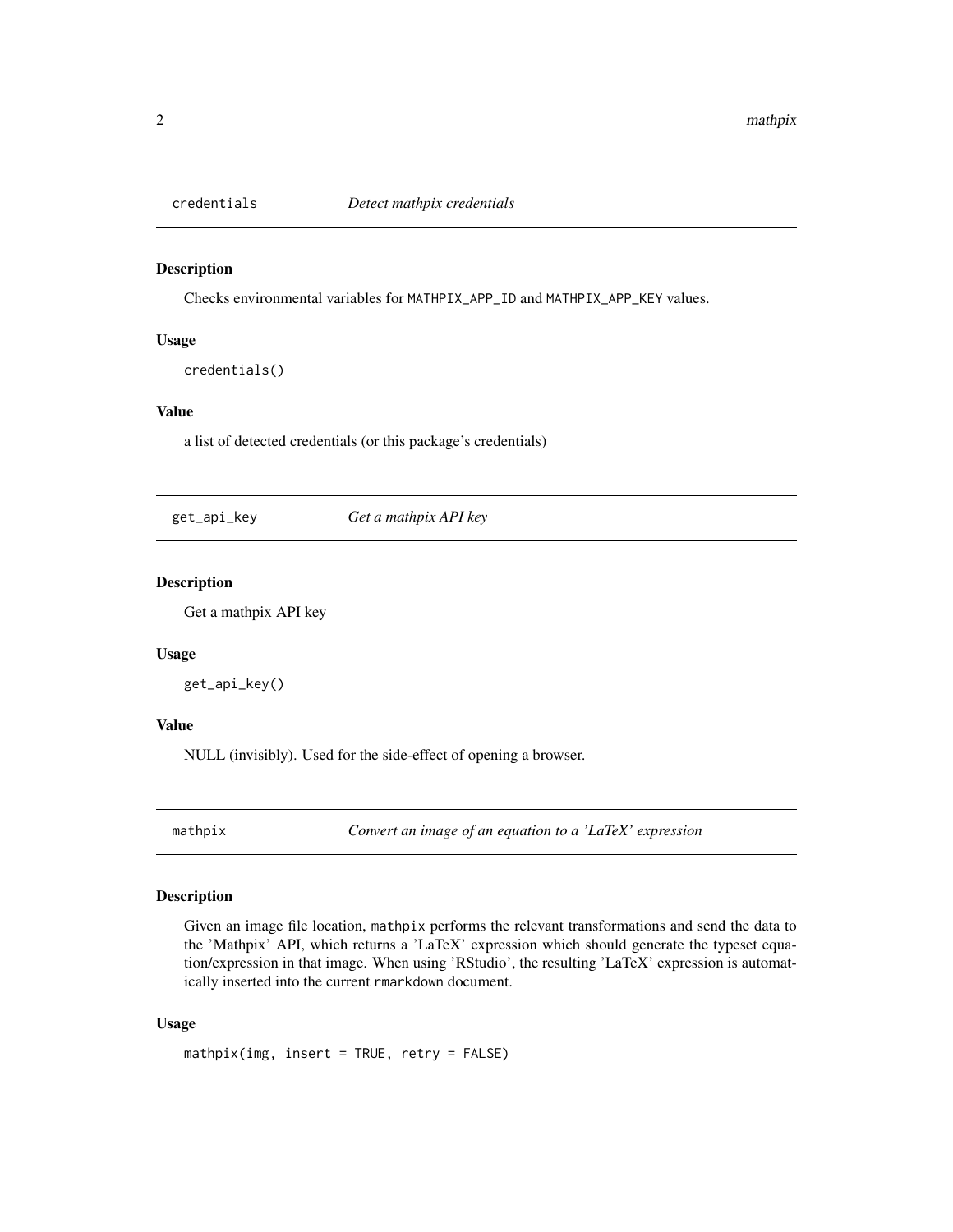#### <span id="page-2-0"></span>render\_latex 3

#### Arguments

| img    | image to be converted to LaTeX                                                                  |
|--------|-------------------------------------------------------------------------------------------------|
| insert | Should the resulting LaTeX block be inserted into the document (default: TRUE)                  |
| retrv  | If Mathpix is not able to process the image, should we try again with a re-<br>processed image? |

#### Details

You must save your own API key in your environment (e.g. ~/.Renviron) with the identifiers MATHPIX\_APP\_ID and MATHPIX\_APP\_KEY. This can be tested with mathpix:::credentials().

#### Value

(invisibly) the rmarkdown LaTeX equation block

#### References

<https://mathpix.com/>

render\_latex *Convert a 'LaTeX' expression to an image (render)*

#### Description

This calls [tex\\_preview](#page-0-0) to render a 'LaTeX' expression into an image, either as a temporary file or saved to disk.

#### Usage

render\_latex(latex, fileDir = NULL, ...)

#### Arguments

| latex    | 'LaTeX' code to be evaluated. Surround in \$ or \$\$.                    |
|----------|--------------------------------------------------------------------------|
| fileDir  | directory in which to save the image to (defaults to '/tmp/tempfile()'). |
| $\cdots$ | other options to pass to tex_preview.                                    |

#### Value

NULL (invisibly)